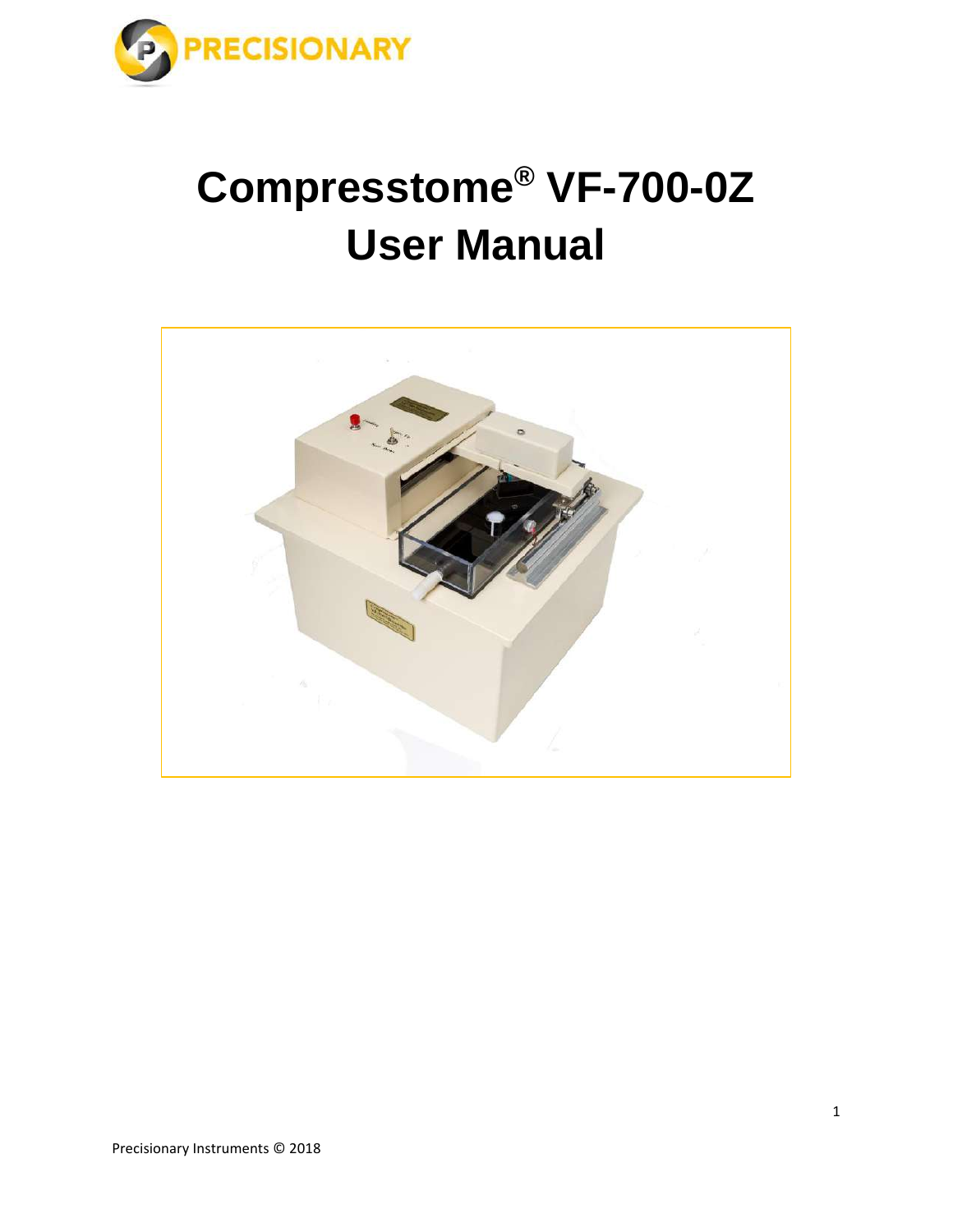

## **Compresstome<sup>®</sup> VF-700-0Z User Manual**

## TABLE OF CONTENTS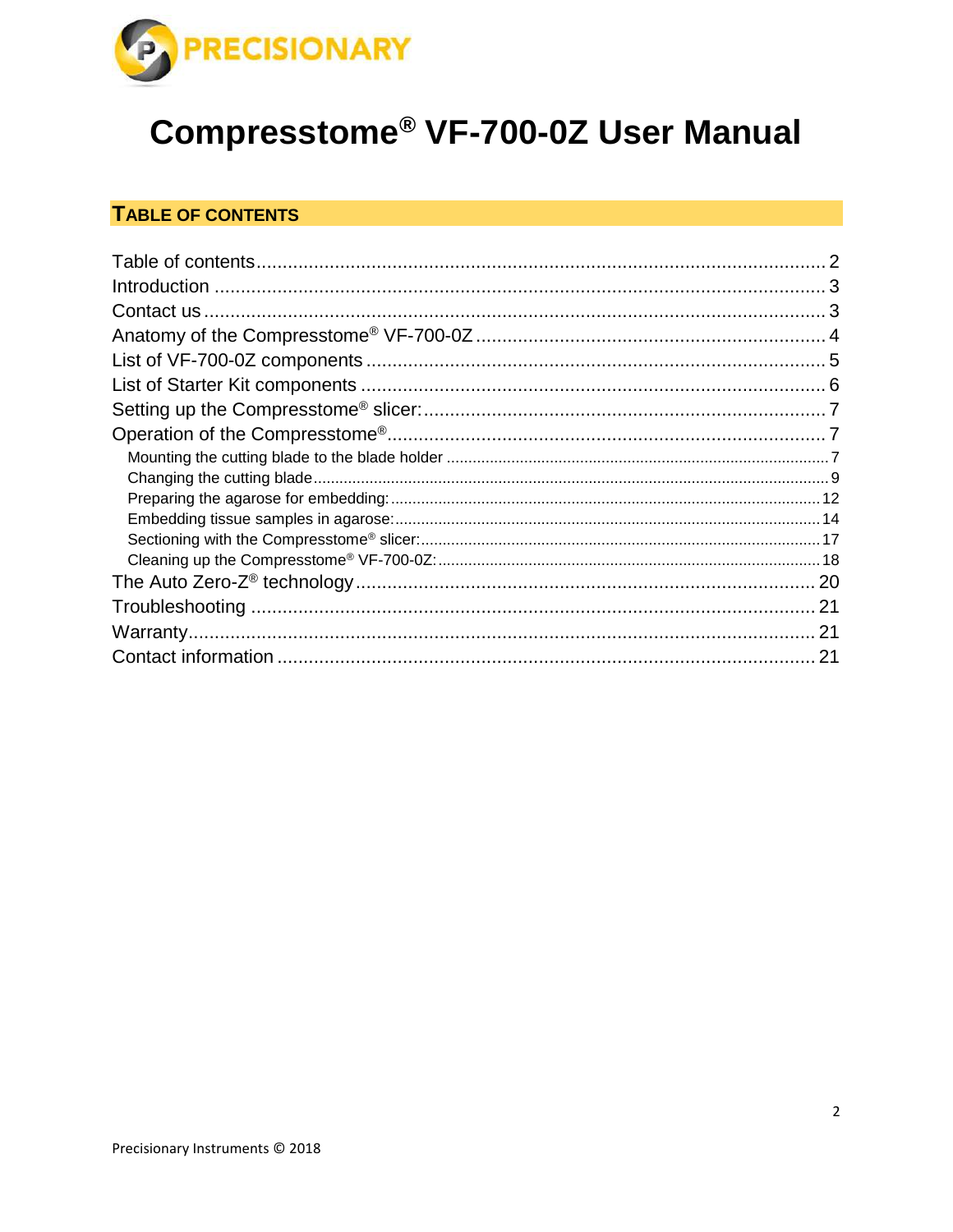

#### **INTRODUCTION**

Congratulations on your purchase of a Compresstome® VF-700-0Z from Precisionary Instruments! The Compresstome® VF-700-0Z microtome is specially designed for cutting fixed tissue slices for histology studies. The most significant feature of the VF-700-0Z microtome is the structure of the cutting stage, which offers two-point stabilization of the blade holder. These designs eliminate unwanted chatter marks on the surfaces of tissue slice, producing smooth, even, and consistent slices. The VF-700-0Z is fully automated to section fixed tissues with a thickness range of 4 µm to 2000  $\mu$ m with an adjustable precision of 1  $\mu$ m.

The Compresstome® VF-700-0Z excels at sectioning slices used for:

- Immunohistochemistry
- In-situ hybridization
- And much more!

At Precisionary Instruments, we are thrilled to help you get started with your new vibrating microtome, and we take great pride in quality customer service. Please read the following manual to help you get started with the Compresstome® VF-700-0Z.

#### **CONTACT US**

We have multiple ways for you to contact us:

**Website:** www.precisionary.com **E-mail:** [info@precisionary.com](mailto:info@precisionary.com)

#### **Phone:**

Customer Service & Quotes: (617) 682-0586 Technical Support: (857) 452-1748

**Fax:** 1-866-424-2217

#### **Mailing address for documents:**

Precisionary Instruments 90 Canal Street Suite 400 Boston, MA 02114

#### **Mailing address for slicers/parts:**

Precisionary Instruments 2340 Dovedale Drive, Unit B Greenville, NC 27834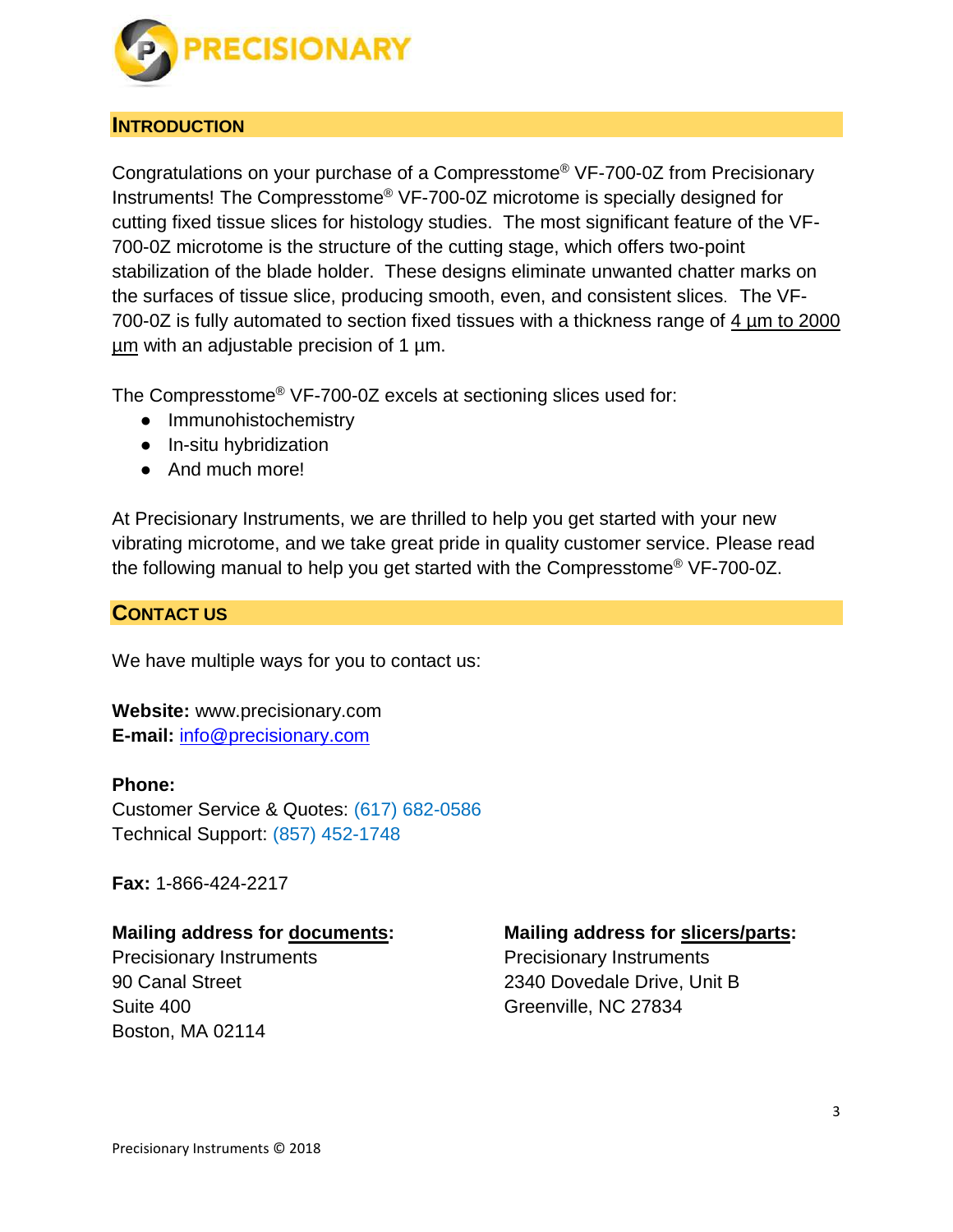

## **ANATOMY OF THE COMPRESSTOME® VF-700-0Z**

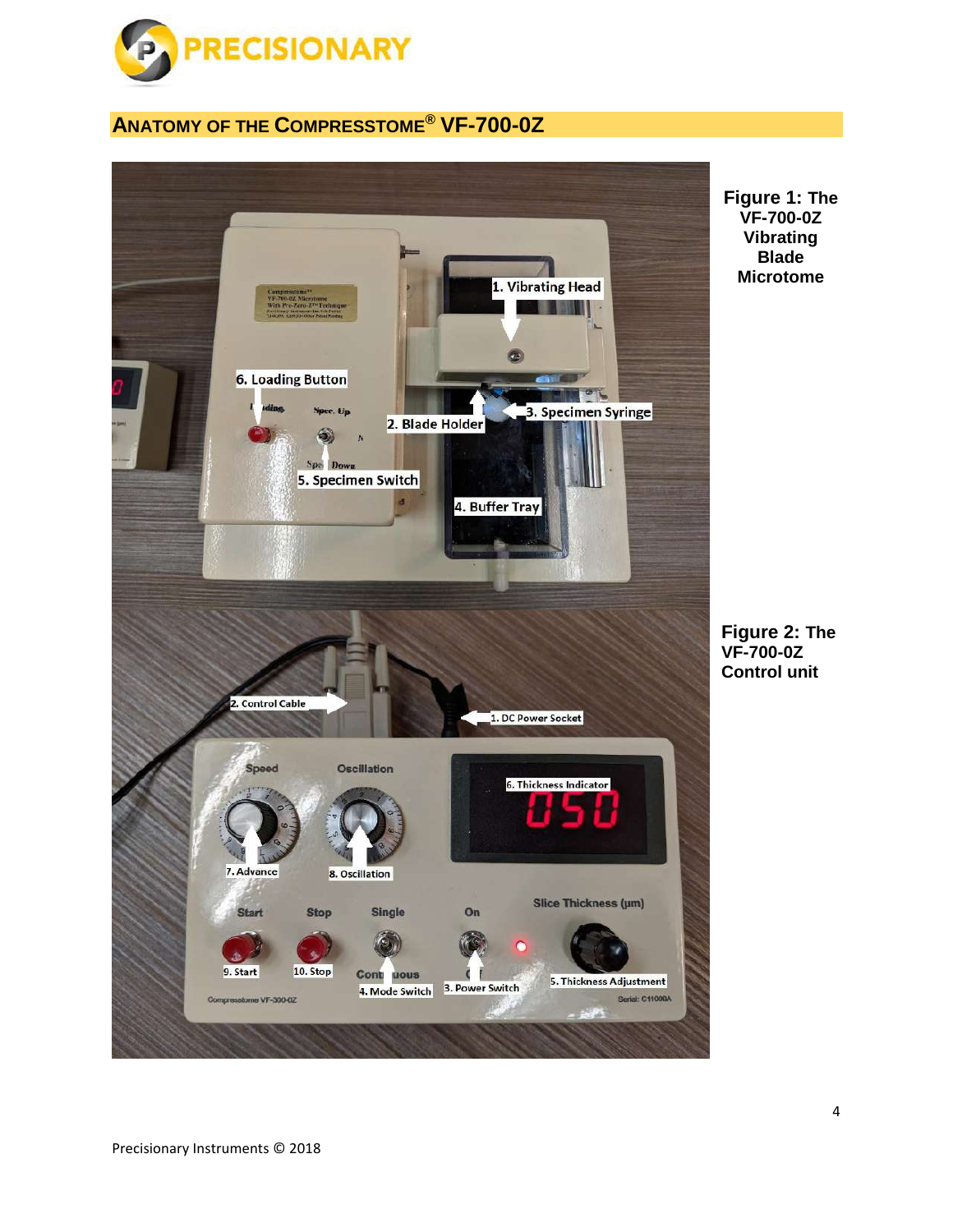

## **LIST OF VF-700-0Z COMPONENTS**

All of our Compresstome® parts can be ordered online at:

**<http://precisionary.com/e-store/>**

As shown in the Fig. 1 above, the VF-700-0Z microtome is composed of the following components:

| <b>Figure</b><br><b>Number</b> | Compresstome <sup>®</sup> Part   Function |                                                                                                                                                                              |
|--------------------------------|-------------------------------------------|------------------------------------------------------------------------------------------------------------------------------------------------------------------------------|
|                                | <b>Vibrating Head</b>                     | Motorized assembly that drives the blade forward<br>and back. Houses the blade's oscillation functions                                                                       |
| $\mathbf{2}$                   | <b>Blade Holder</b>                       | Removeable blade holder for attaching<br>and<br>replacing cutting blades                                                                                                     |
| $\overline{3}$                 | <b>Specimen Syringe</b>                   | Stainless steel tube for holding embedded tissue<br>samples for sectioning.                                                                                                  |
| 4                              | <b>Buffer Tray</b>                        | Made of polycarbonate, this is where you will pour<br>your buffer solution during sectioning                                                                                 |
| 5                              | <b>Specimen Switch</b>                    | Controls the movement of the white plunger inside<br>the specimen tube up or down in order to glue and<br>embed the tissue. Should be in neutral position<br>during cutting. |
| 6                              | <b>Loading Button</b>                     | Manually moves the cutting stage all the way back<br>and away from the specimen tube to enable loading<br>of the tube.                                                       |

**THE VF-700-0Z CONTROL BOX IS SHOWN IN FIGURE 2. THE FOLLOWINGS ARE SOCKETS, SWITCHES, KNOBS AND THEIR FUNCTIONS:**

| <b>Figure</b>  | <b>Compresstome®</b>        | <b>Function</b>                                    |
|----------------|-----------------------------|----------------------------------------------------|
| <b>Number</b>  | <b>Part</b>                 |                                                    |
|                | <b>DC Power Socket</b>      | Connect DC power adapter to this socket            |
| $\overline{2}$ | <b>Control Cable</b>        | Connect the VF-700-0Z control cable to this socket |
| 3              | <b>Power Switch</b>         | Turns the machine on/off                           |
| 4              | <b>Mode Switch</b>          | Select operating mode between single slice cutting |
|                |                             | mode and continuous slice cutting mode.            |
| 5              | <b>Thickness Adjustment</b> | Select slice thickness.                            |
|                | Knob                        |                                                    |
| 6              | Thickness Indicator         | Indicates slice thickness in micrometers (µm).     |
| 7              | Advance                     | Adjust cutting speed of the machine.               |
| 8              | Oscillation                 | Adjust oscillation frequency of the cutting blade. |
| 9              | <b>Start Button</b>         | Initiates the cutting process.                     |
| 10             | <b>Stop Button</b>          | Stop the cutting process only when the machine is  |
|                |                             | in the single cutting mode. Turning off the power  |
|                |                             | switch can stop the machine in any mode.           |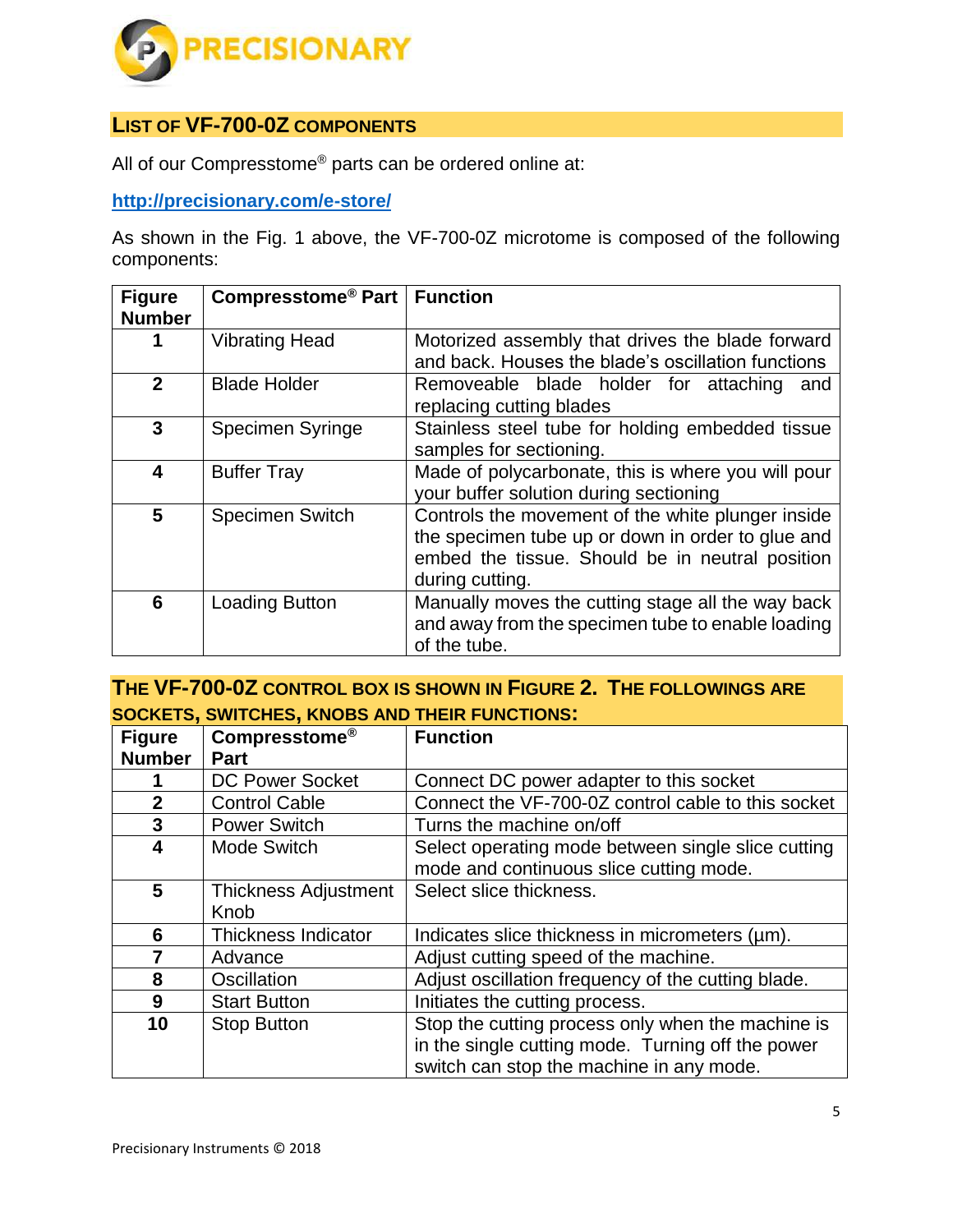

## **LIST OF STARTER KIT COMPONENTS**

All of our Compresstome® consumables can be ordered online at:

**<http://precisionary.com/e-store/>**

Contact us directly at [info@precisionary.com,](mailto:info@precisionary.com) and we will sent you a quote.

| <b>Consumable</b>      | <b>Part Number</b> | <b>Application and Advantages</b>                                                                                                                                                                                                                                 |
|------------------------|--------------------|-------------------------------------------------------------------------------------------------------------------------------------------------------------------------------------------------------------------------------------------------------------------|
| <b>Agarose Tablets</b> | VF-AGT-VM-10       | The Starter Kit comes with 10 agarose<br>tablets. This is low melting agarose for<br>embedding the tissue.                                                                                                                                                        |
| <b>Ceramic Blades</b>  | VF-BL-VM-CB        | Included are 2 extra ceramic blades. The<br>VF-700-0Z only uses ceramic cutting<br>blades.                                                                                                                                                                        |
| <b>Pipettes</b>        |                    | Plastic disposable pipettes are included for<br>easy transfer of agarose into the specimen<br>tubes for embedding.                                                                                                                                                |
| Glue                   | <b>VF-VM-GLUE</b>  | Used for securing tissue specimens to the<br>specimen tube.                                                                                                                                                                                                       |
| Forceps                |                    | Small forceps for easy manual<br>manipulation of tissue sample.                                                                                                                                                                                                   |
| <b>Machine Oil</b>     | <b>VF-VM-Oil</b>   | Clear, colorless, and environmentally<br>friendly machine oil for maintenance.<br>Recommended use: 1X/week apply to all<br>moving and oscillating parts of tissue<br>slicer, then run machine for 5-10 minutes<br>continuously to ensure thorough<br>application. |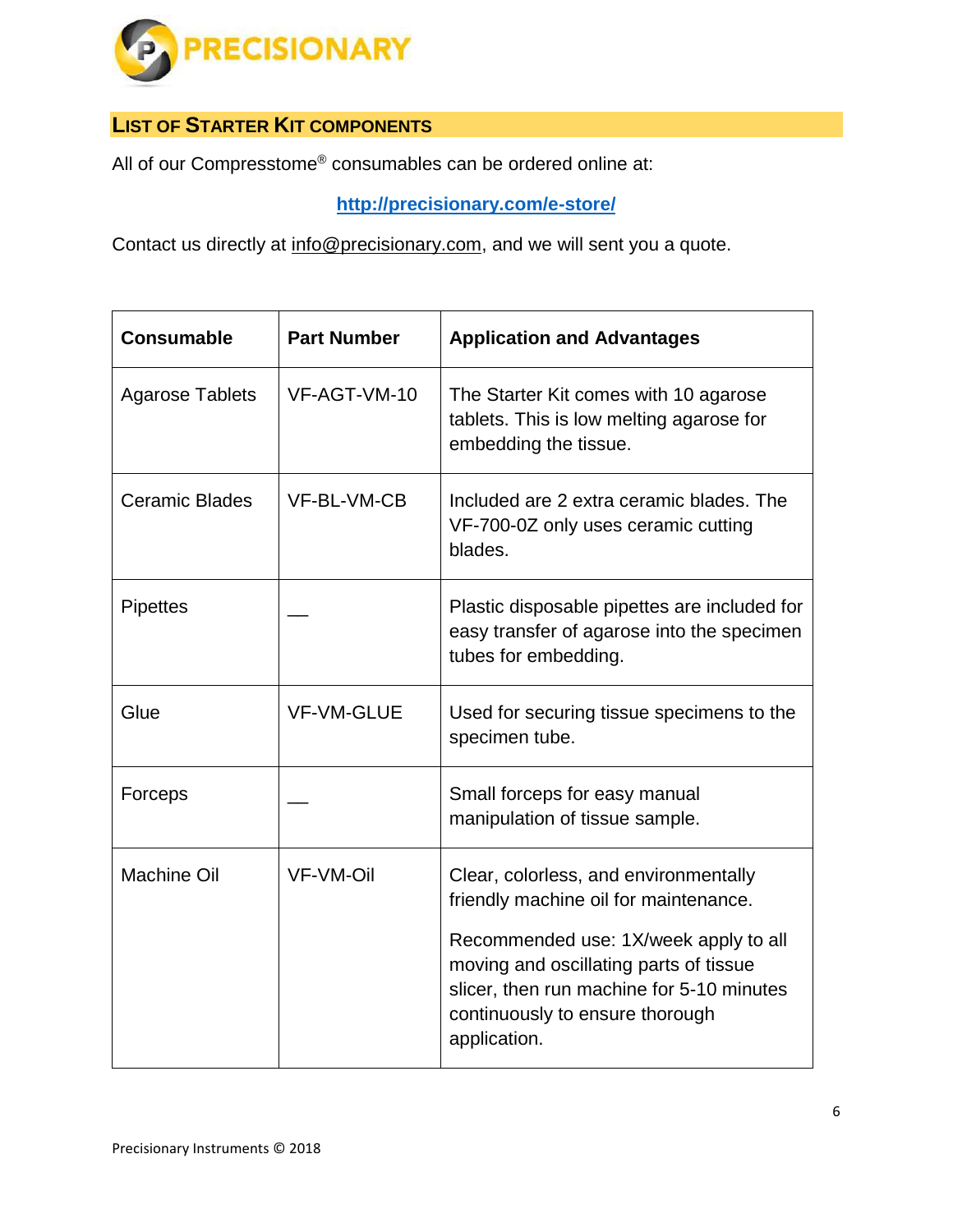

## **SETTING UP THE COMPRESSTOME® SLICER:**

Remove the transportation fixture to allow the vibrating head to be free to move.



## **OPERATION OF THE COMPRESSTOME®**

#### MOUNTING THE CUTTING BLADE TO THE BLADE HOLDER

For ceramic blades, remove one of the blades carefully from the pack.

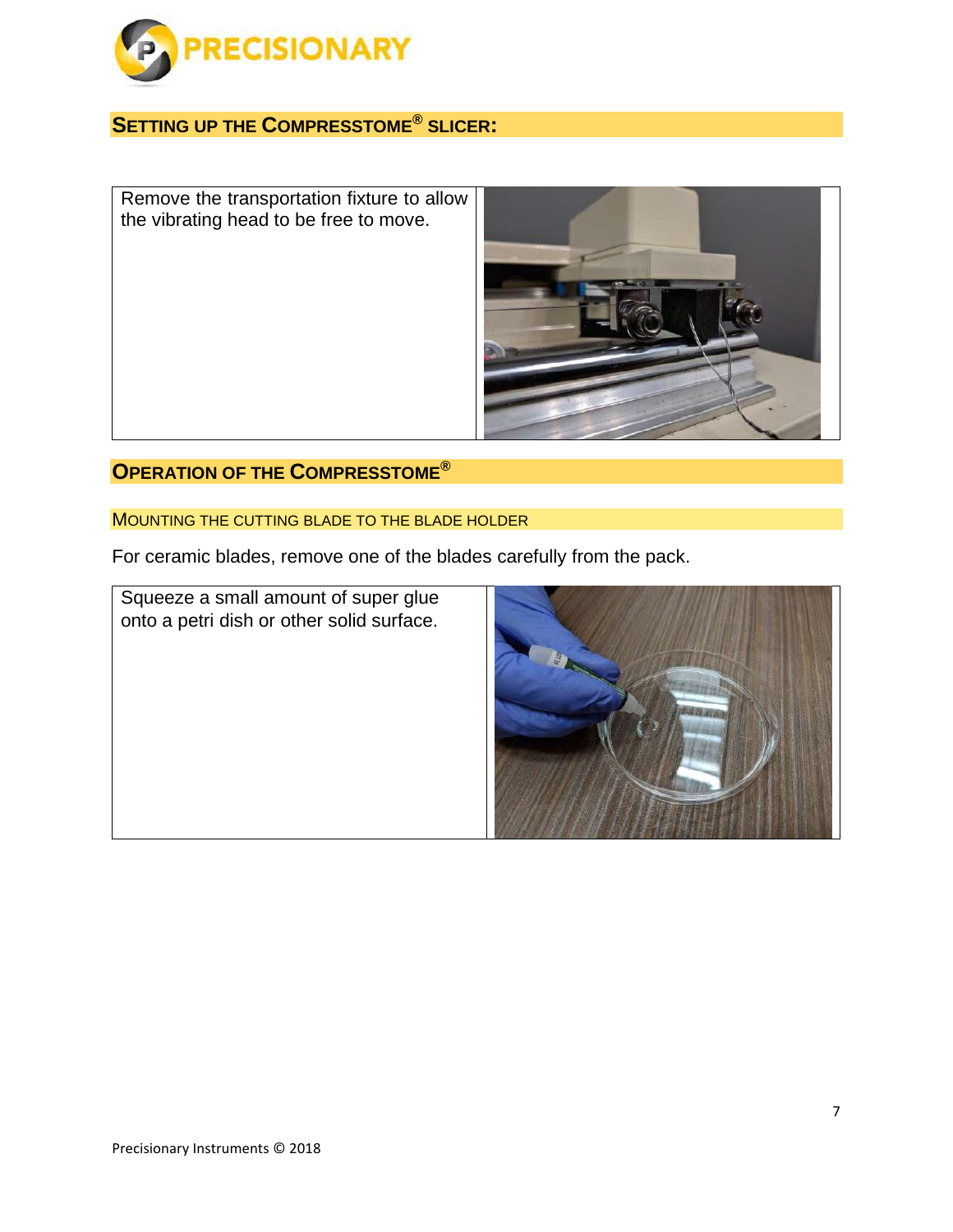

| Pipette 5 µL of the super glue onto the                                                  |  |
|------------------------------------------------------------------------------------------|--|
| blade holder.                                                                            |  |
|                                                                                          |  |
|                                                                                          |  |
|                                                                                          |  |
|                                                                                          |  |
|                                                                                          |  |
|                                                                                          |  |
|                                                                                          |  |
| Position the cutting blade onto the blade                                                |  |
| holder.                                                                                  |  |
|                                                                                          |  |
| <b>CAUTION! Make sure that you do not</b>                                                |  |
| touch the blade edge!                                                                    |  |
| Allow the glue to dry for up to 3 minutes                                                |  |
| before use.                                                                              |  |
|                                                                                          |  |
| Make sure there is no glue on blade to avoid                                             |  |
| tissue sticking to the blade.                                                            |  |
| After the glue dries, you are ready to use<br>the blade holder and blade for sectioning. |  |
|                                                                                          |  |
| Remember: The blade holder needs to be                                                   |  |
| cleaned with acetone between each blade                                                  |  |
| change, so that the glue residue does not<br>build up. You can use an acetone swab, or   |  |
| a paper towel dipped in acetone.                                                         |  |
|                                                                                          |  |
|                                                                                          |  |
|                                                                                          |  |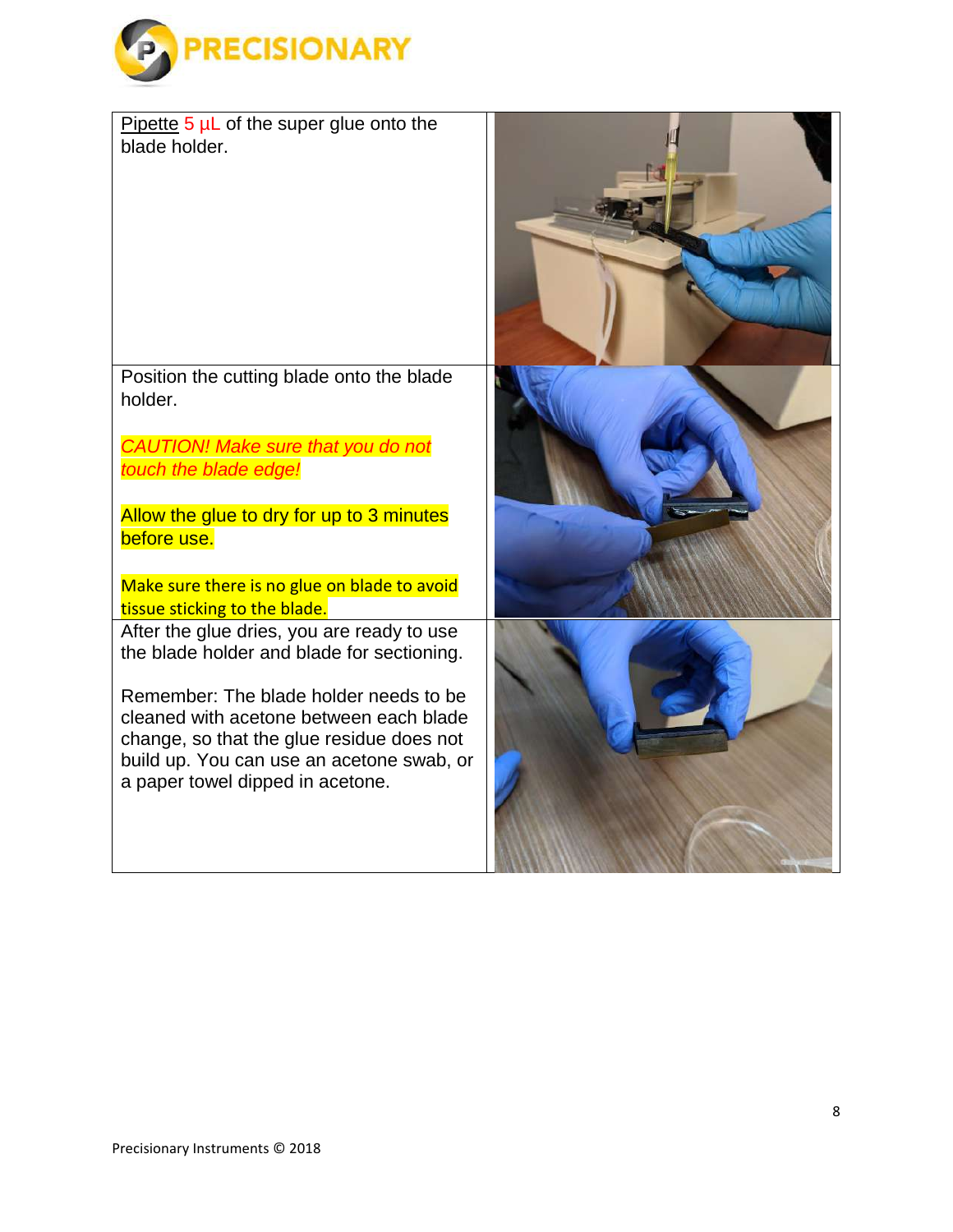

#### CHANGING THE CUTTING BLADE

The sharpness of the blade can directly affect the quality of the slices. Ceramic blades typically lasts 2-3 months depending on the degree of usage. The VF-700-0Z only uses ceramic blades, and thus we include two (2) of these blades to help you get started in your Starter Kit. The blades should be cleaned with acetone and ethanol before use.

Follow these instructions on changing blades for the VF-700-0Z.

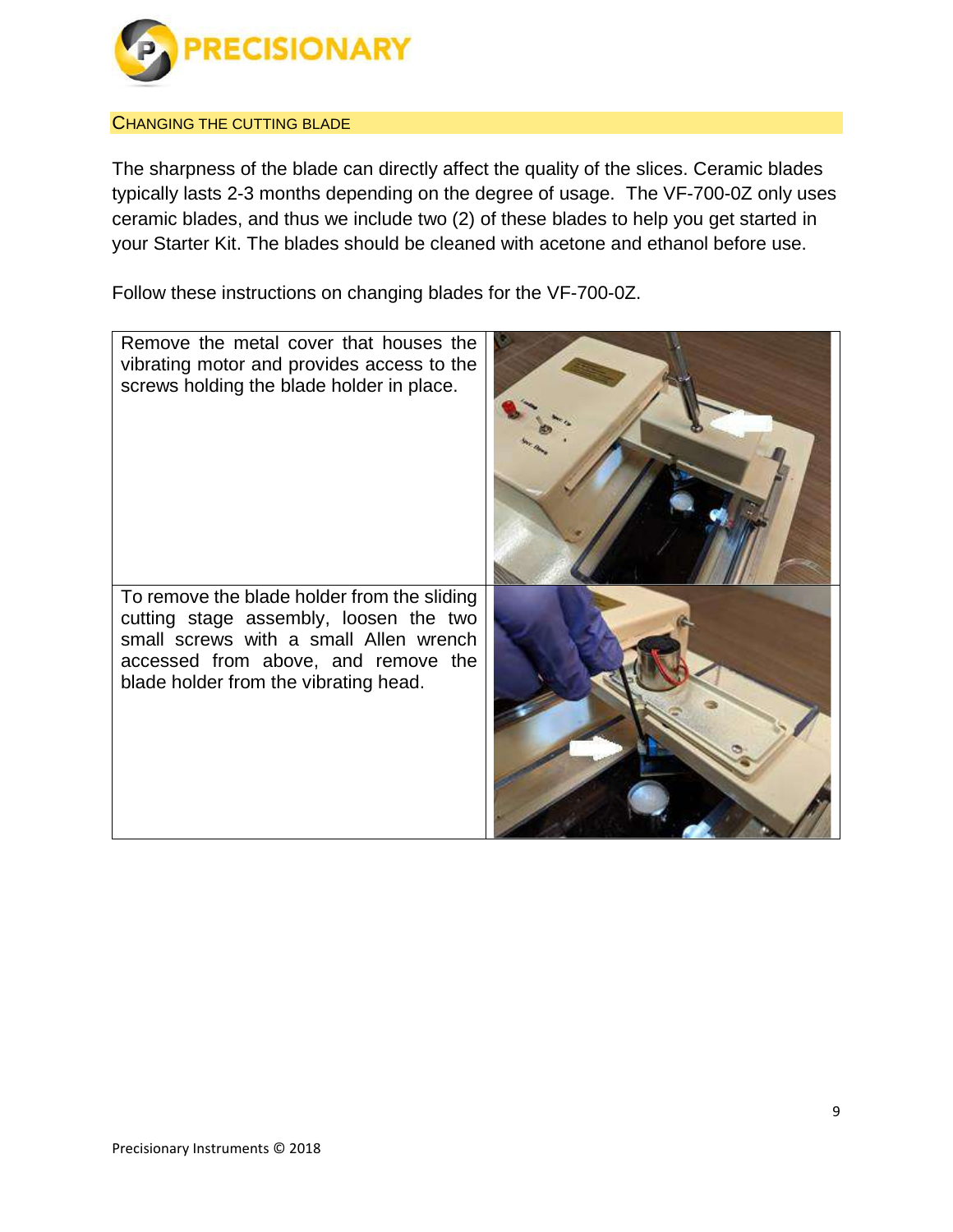

| Remove the old cutting blade and dispose<br>of it safely into a sharps container.                                                                        |             |
|----------------------------------------------------------------------------------------------------------------------------------------------------------|-------------|
| Using an acetone swab, or a paper towel<br>dipped in acetone, rub off any residual glue<br>remaining on the blade-holder.                                |             |
| <b>DISCLAIMER</b> - Please only use acetone to<br>clean the blade holder and specimen tube.<br>The buffer tray is not made of Acetone safe<br>materials. |             |
| Follow the instructions under "Mounting the<br>Cutting Blade onto the Blade Holder" to<br>install a new cutting blade.                                   | See page 8. |

#### RE-ATTACHING THE BLADE HOLDER FOR SECTIONING

By hand, visually align the screw holes of the blade holder with the holes on the cutting stage

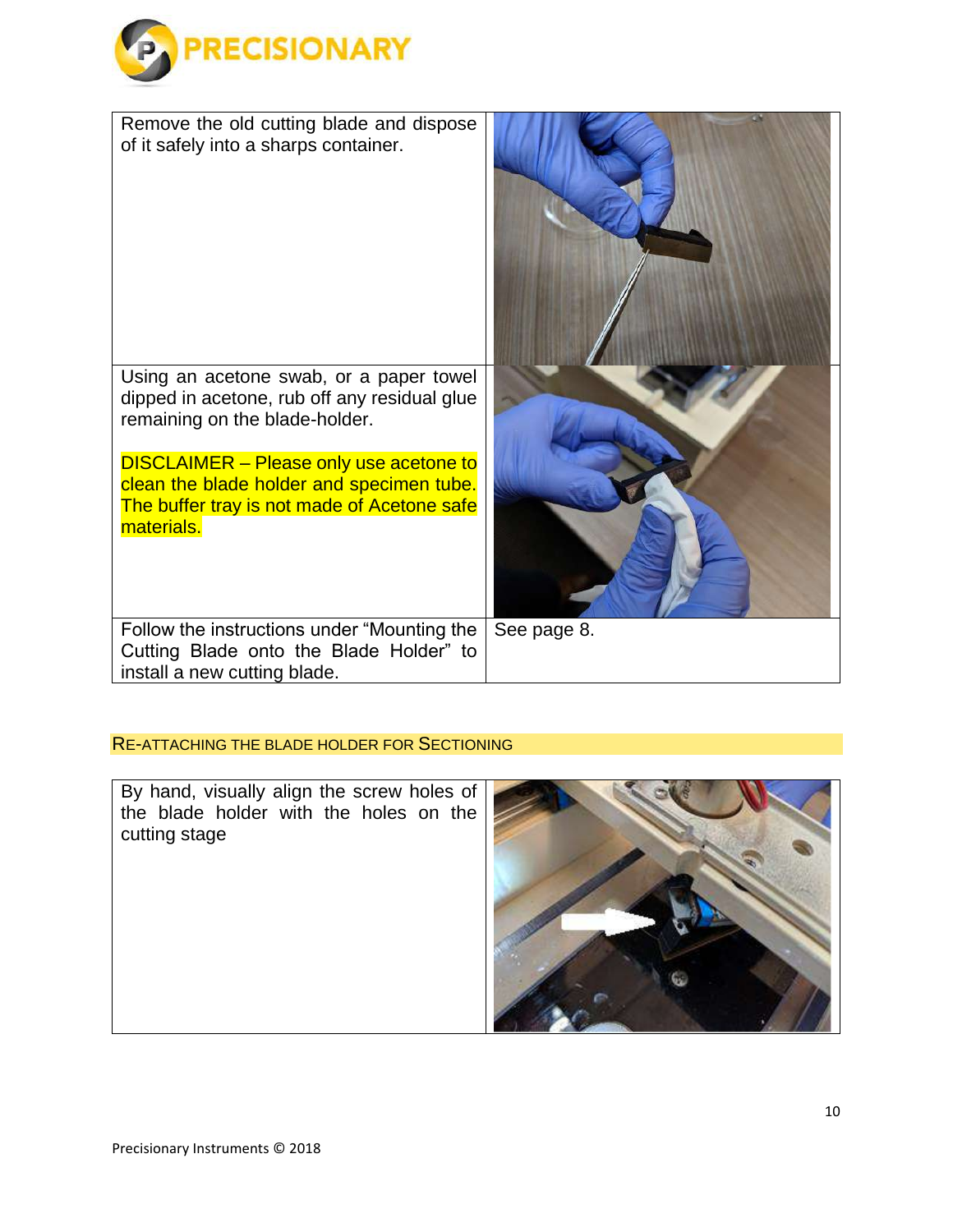

While holding the blade holder in place, reinsert the screws into their 2 respective holes. This process can be made easier by using a pair of small forceps (included in starter kit) to place the screws into the holes from the side.

Using the small Allen wrench, tighten the screws until the blade holder is completely secure. No part of the blade holder should be loose.

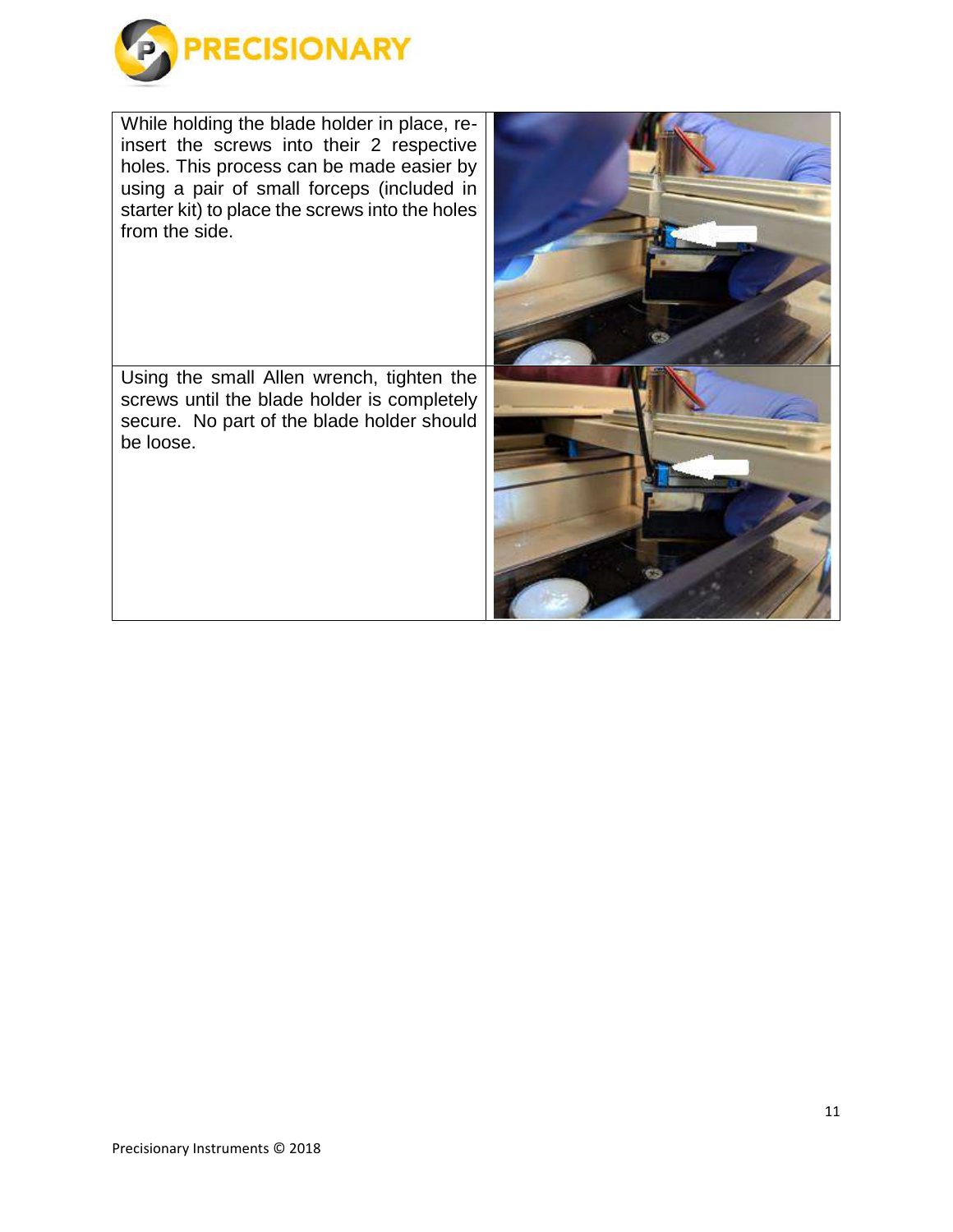

PREPARING THE AGAROSE FOR EMBEDDING:

We recommend using agarose type-Ib, or low melting point agarose. All tissue specimens should be embedded in agarose. Type-Ib agarose powder can also be purchased through Sigma Aldrich at:

http://www.sigmaaldrich.com/catalog/product/sial/a0576?lang=en&region=US

The following procedure assumes you are using a 0.5 mg agarose tablet. This table summarizes the buffer volumes to use for agarose tablets. We recommend using a 2.0% or 2.5% agarose solution.

| <b>Agarose Tablet Chart</b> |                                                  |           |           |
|-----------------------------|--------------------------------------------------|-----------|-----------|
|                             | Solution volume needed to achieve % agarose (mL) |           |           |
| Agarose %                   | 1 tablet                                         | 2 tablets | 3 tablets |
| 1.5%                        | 33                                               | 67        | 100       |
| 1.8%                        | 28                                               | 56        | 83        |
| 2.0%                        | 25                                               | 50        | 75        |
| 2.2%                        | 23                                               | 45        | 68        |
| 2.5%                        | 20                                               | 40        | 60        |
| 3.0%                        | 17                                               | 33        | 50        |
| 3.2%                        | 16                                               | 31        | 47        |
| 3.5%                        | 14                                               | 29        | 43        |

Each tablet contains is 0.5 mg of agarose. Depending on the gel strength you want for slicing, you can add the appropriate amount of water or buffer solution to the glass vial. We recommend adding 20-25 mL of solution to each glass vial containing 1 agarose tablet.

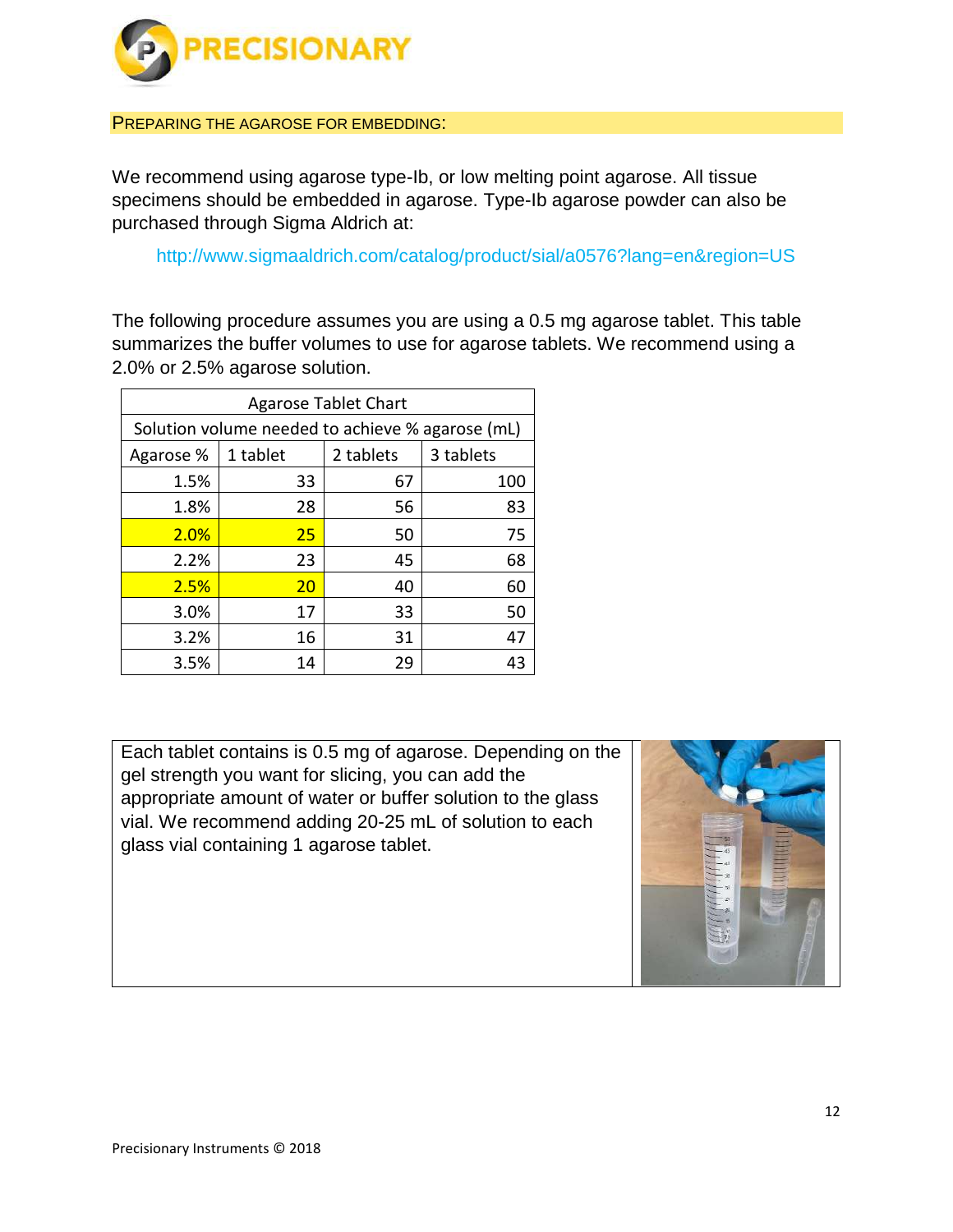

Dissolve the agarose tablet for 2 minutes by swirling the glass vial. Heat the agarose as you normally would, which can be done in a microwave. Microwave the agarose solution for 10 seconds, then shake to mix it up, and repeat until the agarose solution has become clear. Heating the solution in 10 second runs helps prevent the solution from overflowing. You may see a lot of bubbles in the solution, which is normal. Then allow it to cool for 5 minutes on a 32  $\degree$ C bath.

- 1. We recommend using agarose that has a low transition temperature, which means that the agarose will remain in a "liquid-like" state without congealing at low temperatures. This way, keeping melted agarose in a warm water bath will allow you to have ready-made agarose when sectioning several different specimens.
- 2. Advantages of using our Compresstome® agarose preparation:
	- a. Eliminates weighing agarose for individual experiments
	- b. Agarose tablets are fast dissolving in just 2 minutes
	- c. Environmentally friendly with no organic solvents that could harm tissues
	- d. Produces consistent, reproducible gels that are clear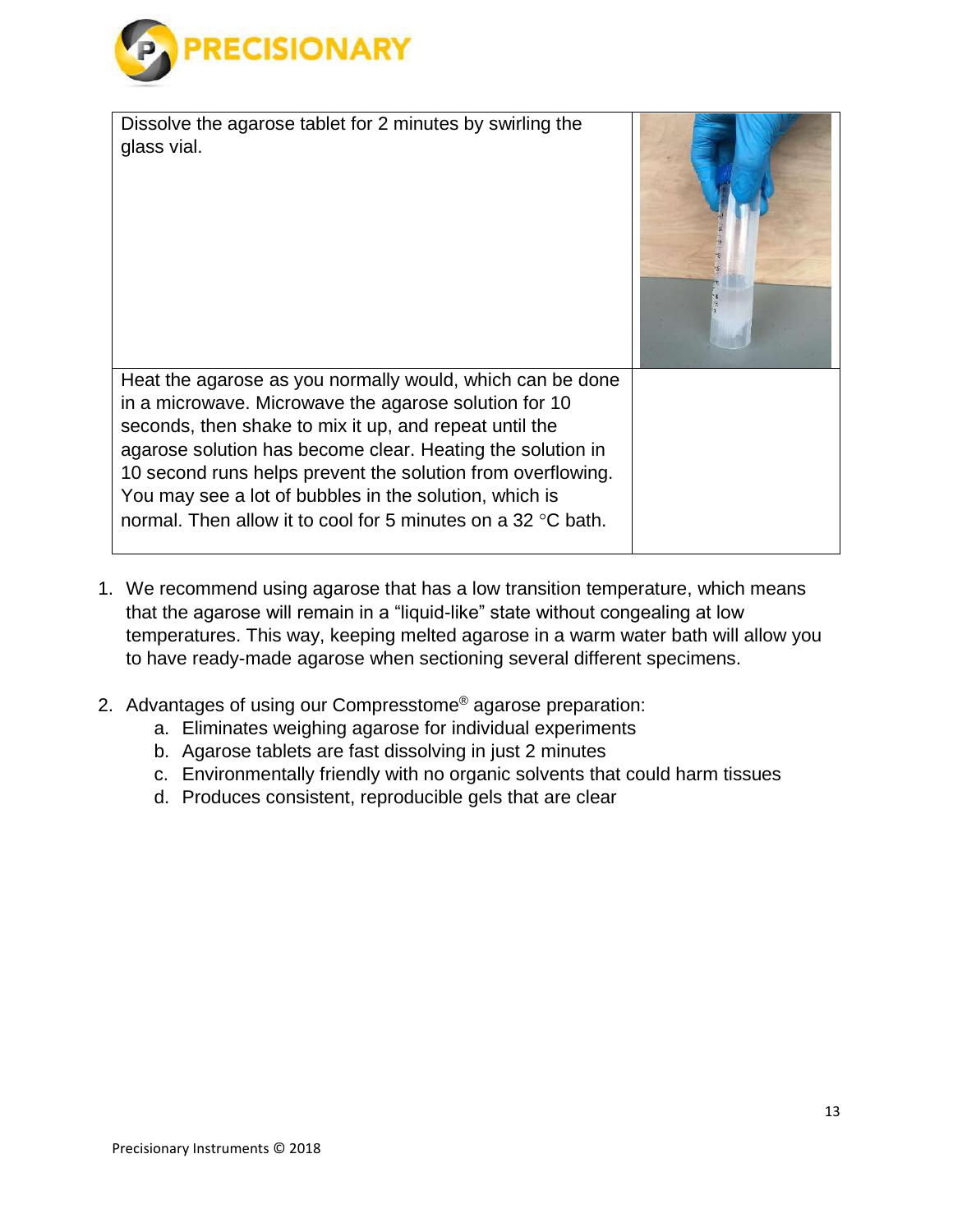

### EMBEDDING TISSUE SAMPLES IN AGAROSE:

| Prepare your tissue sample by cutting it so<br>that the tissue fits inside the specimen<br>tube.                                          | 22mm Diameter                                   |
|-------------------------------------------------------------------------------------------------------------------------------------------|-------------------------------------------------|
| Use the "Spec. Up" switch to advance the<br>specimen tube all the way to the top.                                                         | Spec. Down                                      |
| Use the Loading button to move vibrating<br>head up and away from the specimen tube<br>giving you room to work on mounting the<br>tissue. | <b>Loading</b><br>iner. Un<br><b>Spec. Down</b> |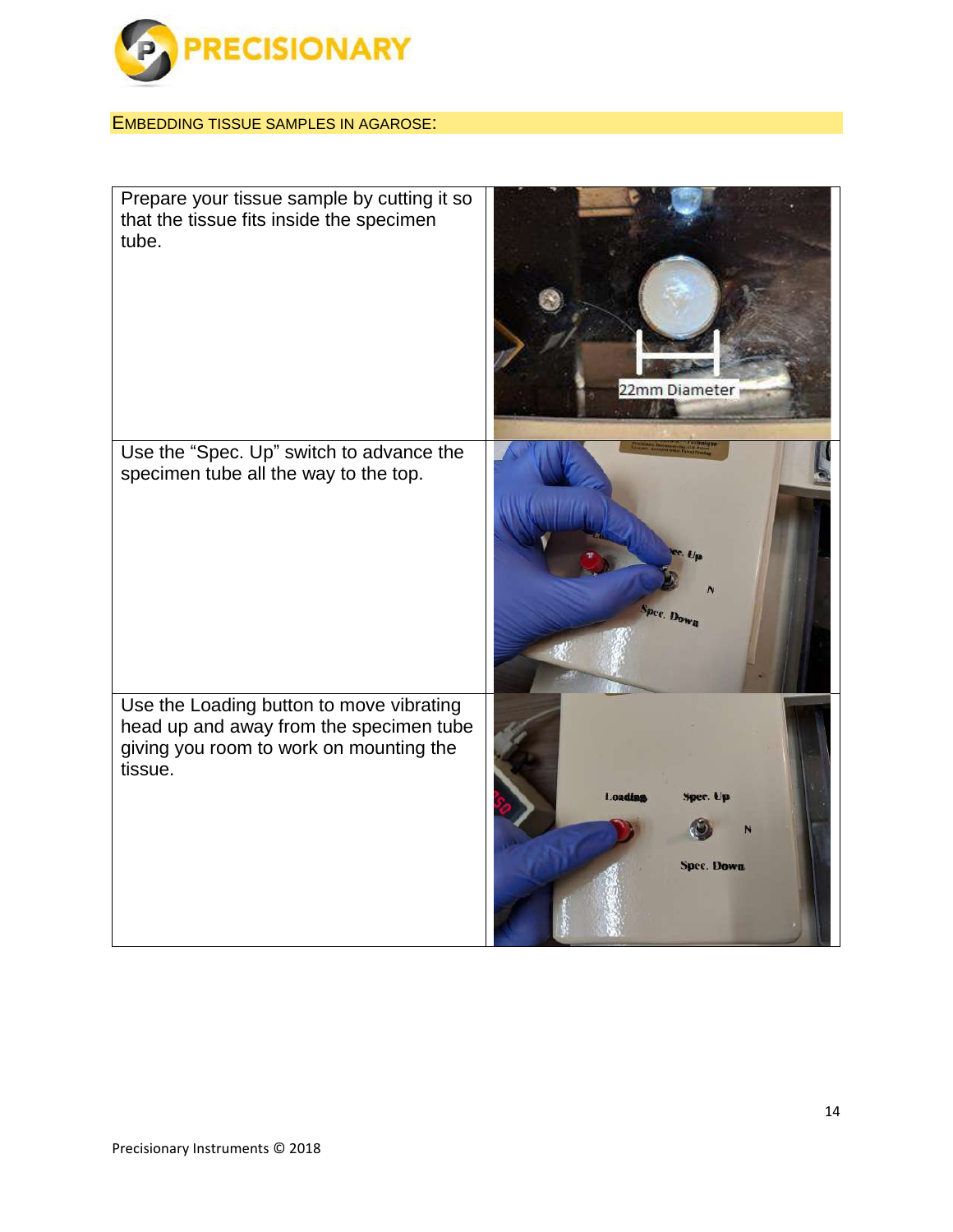

| Squeeze a small amount of super glue $(-5)$<br>µL) onto the specimen tube base.                                                                                                                                                                                                                                                                                       |  |
|-----------------------------------------------------------------------------------------------------------------------------------------------------------------------------------------------------------------------------------------------------------------------------------------------------------------------------------------------------------------------|--|
| Using forceps, position the tissue onto the<br>specimen tube base and glue your tissue to<br>the base.                                                                                                                                                                                                                                                                |  |
| Withdraw the syringe tube downwards so<br>that the tissue sample enters the tube by<br>using the Spec. down switch until the<br>tissue sample is entirely inside the<br>specimen tube.<br>*We recommend leaving some additional<br>space above the tissue for extra agarose<br>so that you can calibrate without wasting<br>tissue. (calibration described on pg. 17) |  |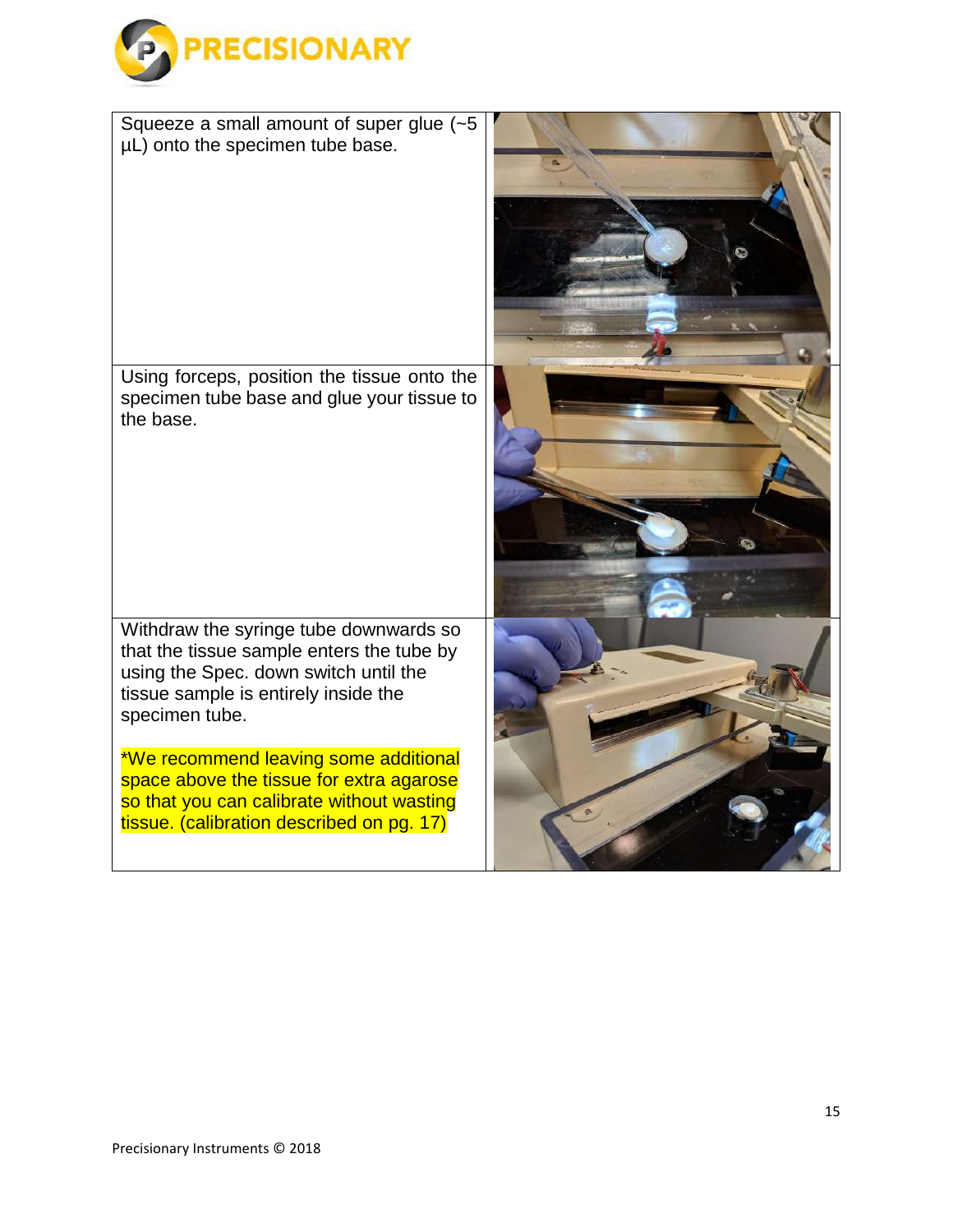

Pipette enough agarose into the specimen tube to fully cover the tissue sample. Visually inspect the agarose and remove air bubbles with a pipette as best you can.

\*We recommend adding additional agarose above the tissue so that you aren't wasting tissue for during initial thickness adjustment described on Pg. 17

If you want to accelerate the process of the agarose forming a gel, you can pour some chilled buffer solution into the buffer tray (up to the level of the specimen tube, but make sure that no buffer solution mixes with the agarose solution while it is solidifying). Or, place some ice cubes along with buffer solution into the buffer tray.

Once your tissue is embedded into agarose, you are ready for sectioning with the Compresstome® slicer!

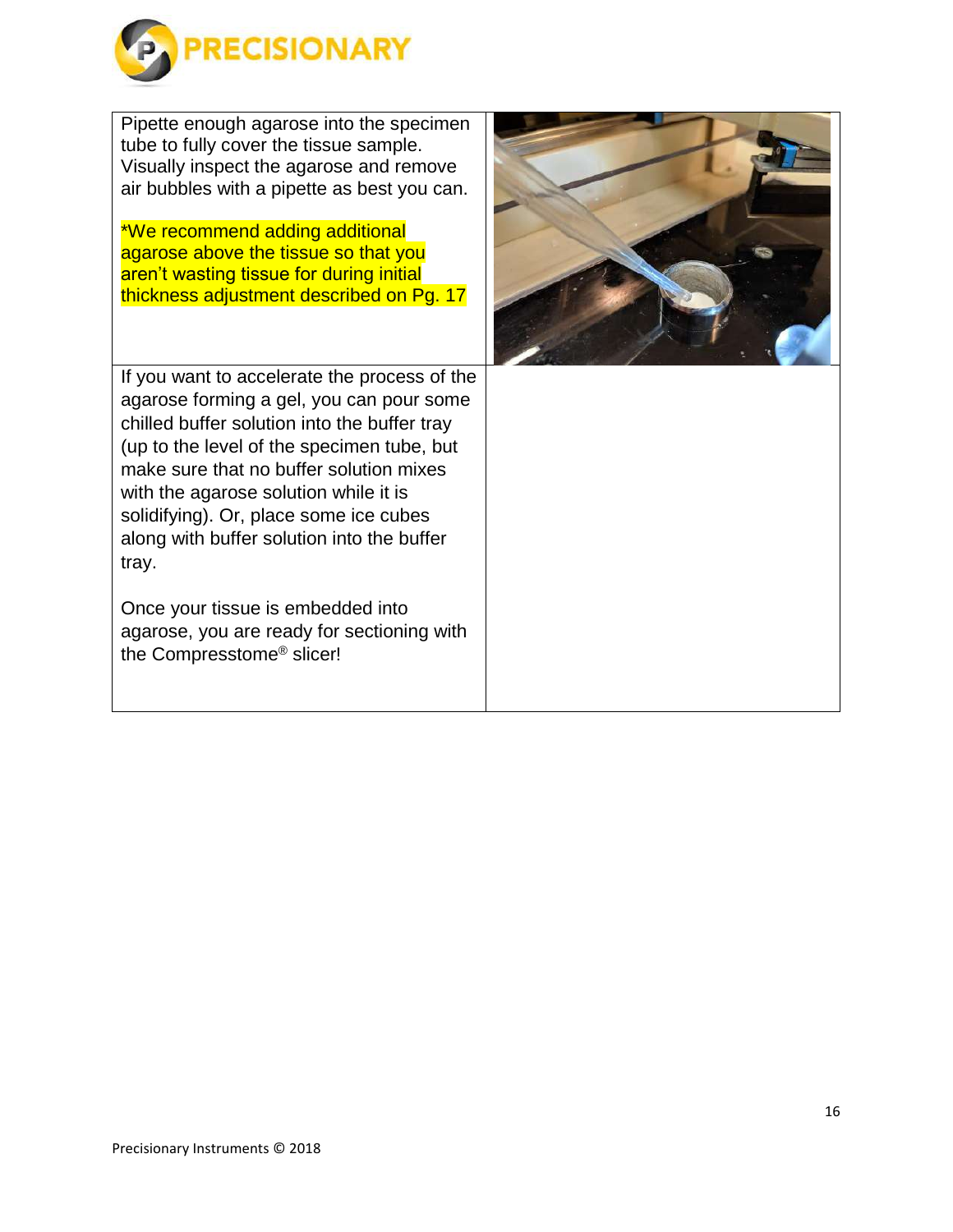

#### SECTIONING WITH THE COMPRESSTOME® SLICER:

Connect the supplied power cable to the control box and the control box to the VF-700-0Z microtome. Make sure the connections are good by tightening both screws on the connector or the machine will not work properly. Turn the power on.

Adjust desired sectioning speed and oscillation frequency based on guidelines and experience.

Do not set the control box immediately to your desired thickness. To best create slices with consistent thickness and accuracy, start sectioning ~30-50 microns higher than desired thickness. Section continuously while reducing the thickness in smaller and smaller increments.

\*EXAMPLE: My desired thickness is a 10  $\mu$ m thick slice so I will cut 40  $\mu$ m  $>$  30 µm > 25 µm > 20 µm > 15 µm > 12 µm > 10 µm. Continue cutting with the

Compresstome® slicer. You can adjust the slice thickness, sectioning speed, and frequency of oscillation to best suite your experimental needs.

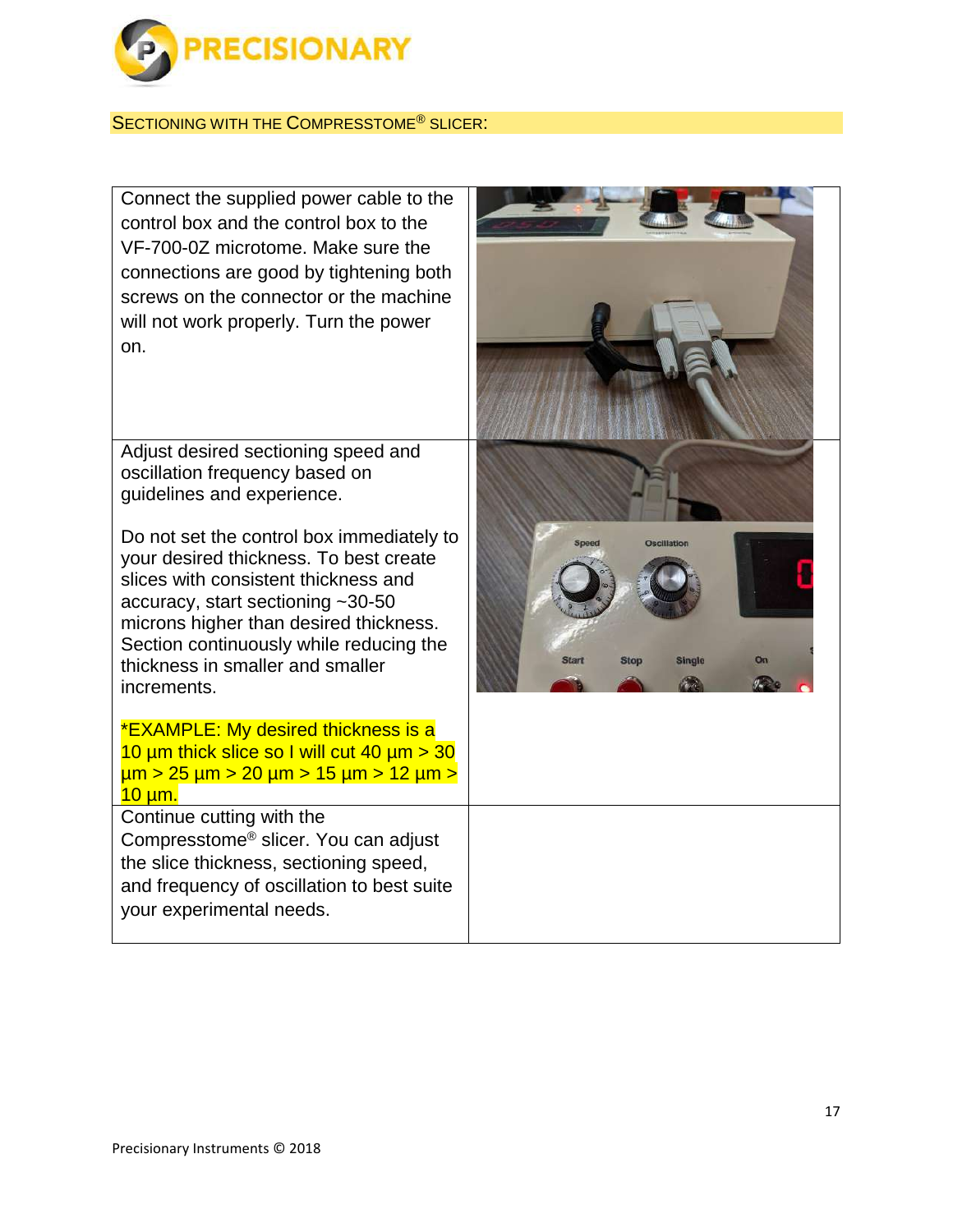

## CLEANING UP THE COMPRESSTOME® VF-700-0Z:

| <b>Spec. Down</b> |
|-------------------|
|                   |
|                   |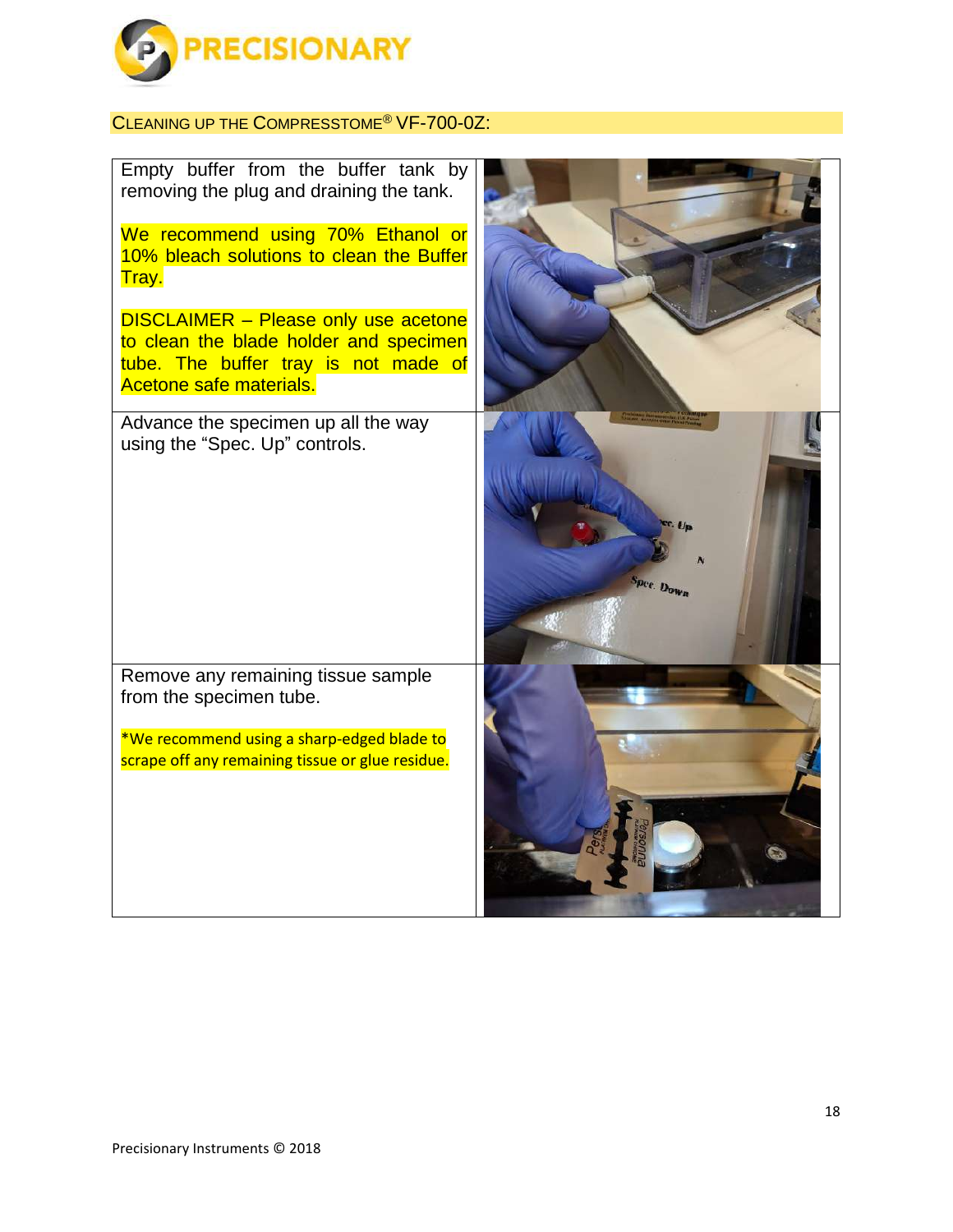

Clean up any debris on the plunger and inside of the syringe tube with acetone swabs or soft brush.

Remove ceramic blade from blade holder.

\*Ceramic blades can last 1-3 months depending on usage, so you do not need to do this step too often.

Clean up the residual glue on the blade holder with acetone swabs.

\*It is Important to ensure the surface is clean before placing a new blade onto it. Built up glue residue can cause the blade to sit unevenly and thus can become a source of error for poor slicing quality.

DISCLAIMER – Please only use acetone to clean the blade holder and specimen tube. The buffer tray is not made of Acetone safe materials.

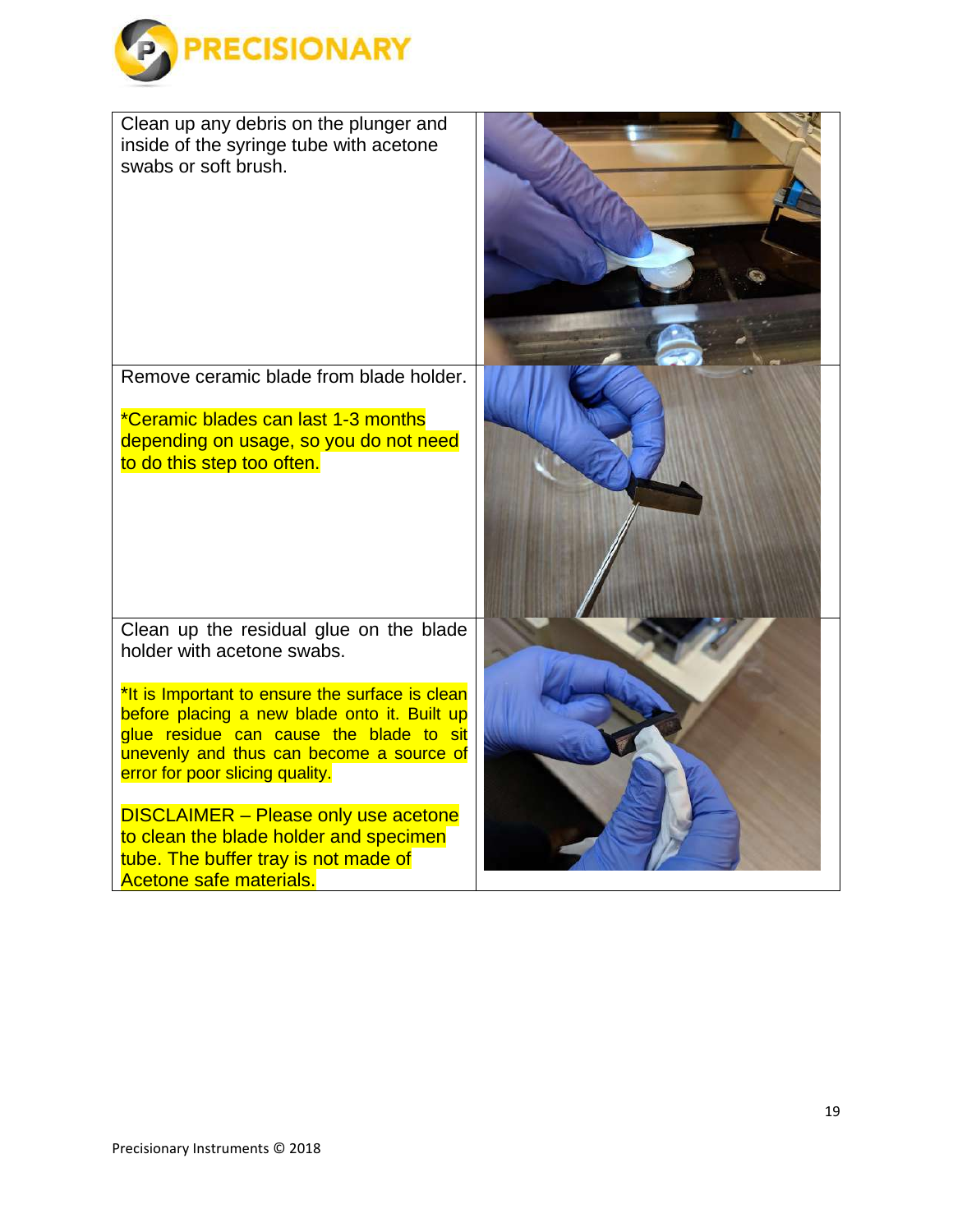

Using a soft brush, spread a small amount of machine oil on any moving parts of the vibrating head (pictured right).

Also spread a small amount of oil on the wheels that slide along the bar to the side of the buffer tray.

\*NOTE: This should be done every 1-2 weeks.



## **THE AUTO ZERO-Z® TECHNOLOGY**

Auto Zero-Z<sup>®</sup> is our latest breakthrough technology at Precisionary Instruments. This is a patented feature is designed to allow the blade holder to operate in near zero Z-axis deflection without the need to optically align every single time.

Before arriving to your lab, the Compresstome® slicer is precisely aligned in the factory to work in the optimal condition (zero ΔZ). Please ensure that you follow the special instructions for blade mounting to ensure that Auto Zero-Z® works every time you slice.

The advantages of the Auto Zero-Z® combined with Compresstome® techniques are:

- Healthier slices and better surface structure preservation.
- Thinner minimum slice thickness. By combining the Auto Zero- $Z^{\circledast}$  and Compresstome® technology it is now possible to achieve an unprecedented fixed brain slice thickness of 4 µm without paraffin embedding or freezing.